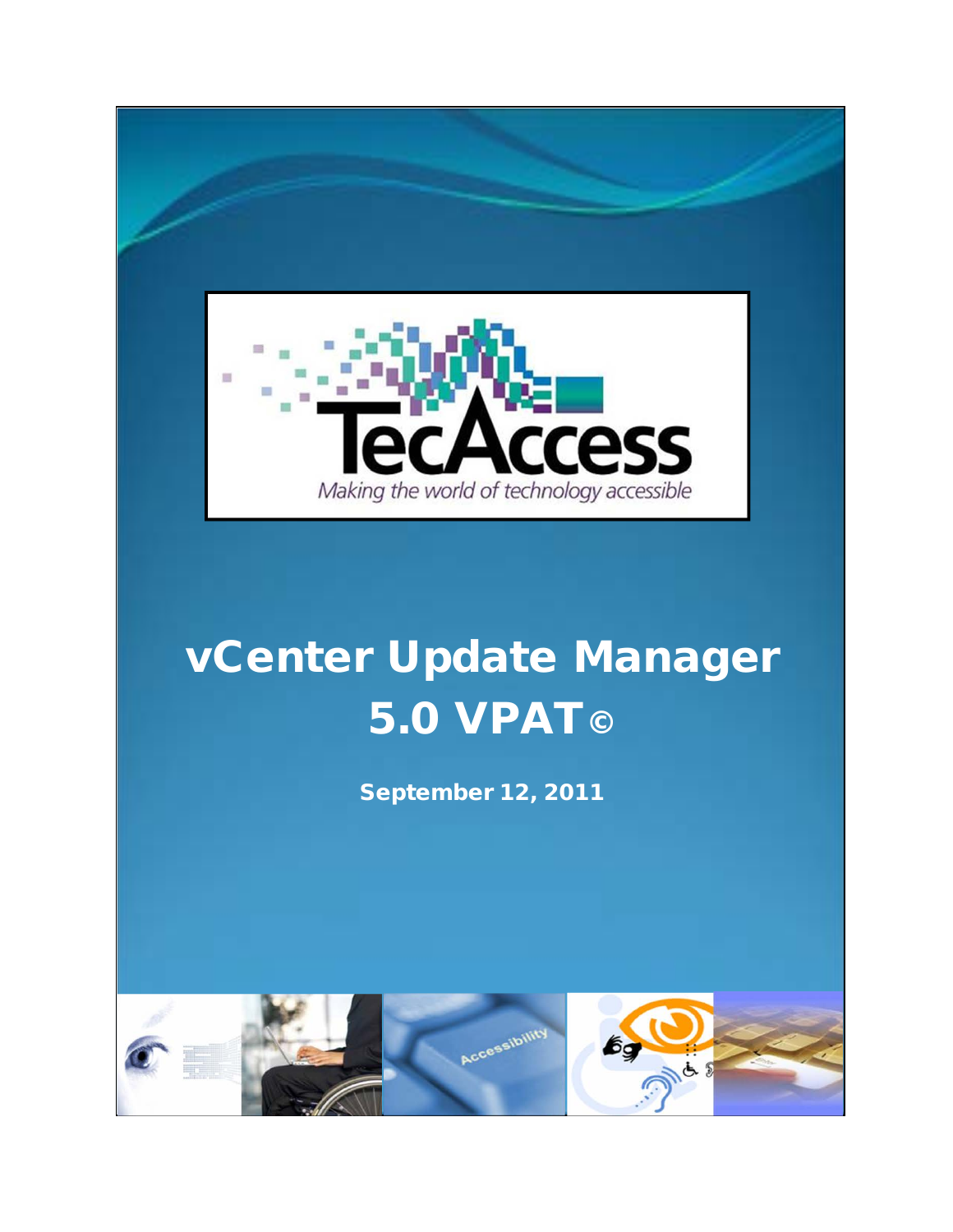

# **VPAT©**

Since the VPAT must be comprehensive, all Section 508 issues on all pages must be corrected to sustain compliance.

| <b>Summary of Voluntary Product Accessibility Template</b>            |                                           |                                                     |
|-----------------------------------------------------------------------|-------------------------------------------|-----------------------------------------------------|
| <b>Criteria</b>                                                       | <b>Supporting Features</b>                | <b>Remarks &amp; Explanations</b>                   |
| Section 1194.21 Software<br>Applications and Operating<br>Systems     | <b>Supports with</b><br><b>Exceptions</b> | Please refer to the 1194.21 section<br>for details. |
| Section 1194.22 Web-based<br>Internet Information and<br>Applications | Not Applicable                            |                                                     |
| Section 1194.23<br><b>Telecommunications Products</b>                 | Not Applicable                            |                                                     |
| Section 1194.24 Video and<br>Multimedia Products                      | Not Applicable                            |                                                     |
| Section 1194.25 Self-<br>contained, Closed Products                   | Not Applicable                            |                                                     |
| Section 1194.26 Desktop and<br><b>Portable Computers</b>              | Not Applicable                            |                                                     |
| Section 1194.31 Functional<br>Performance Criteria                    | <b>Supports with</b><br><b>Exceptions</b> | Please refer to the 1194.31 section<br>for details. |
| Section 1194.41 Information,<br>Documentation and Support             | <b>Supports</b>                           | Please refer to the 1194.41 section<br>for details. |

TecAccess LLC 2410 Granite Ridge Road Building A, Unit 1 Rockville, VA 23146 **CONFIDENTIAL AND PROPRIETARY** The language contained in criteria column of the VPAT© is taken directly from the Section 508

provisions of the Rehabilitation Act of 1973, as amended.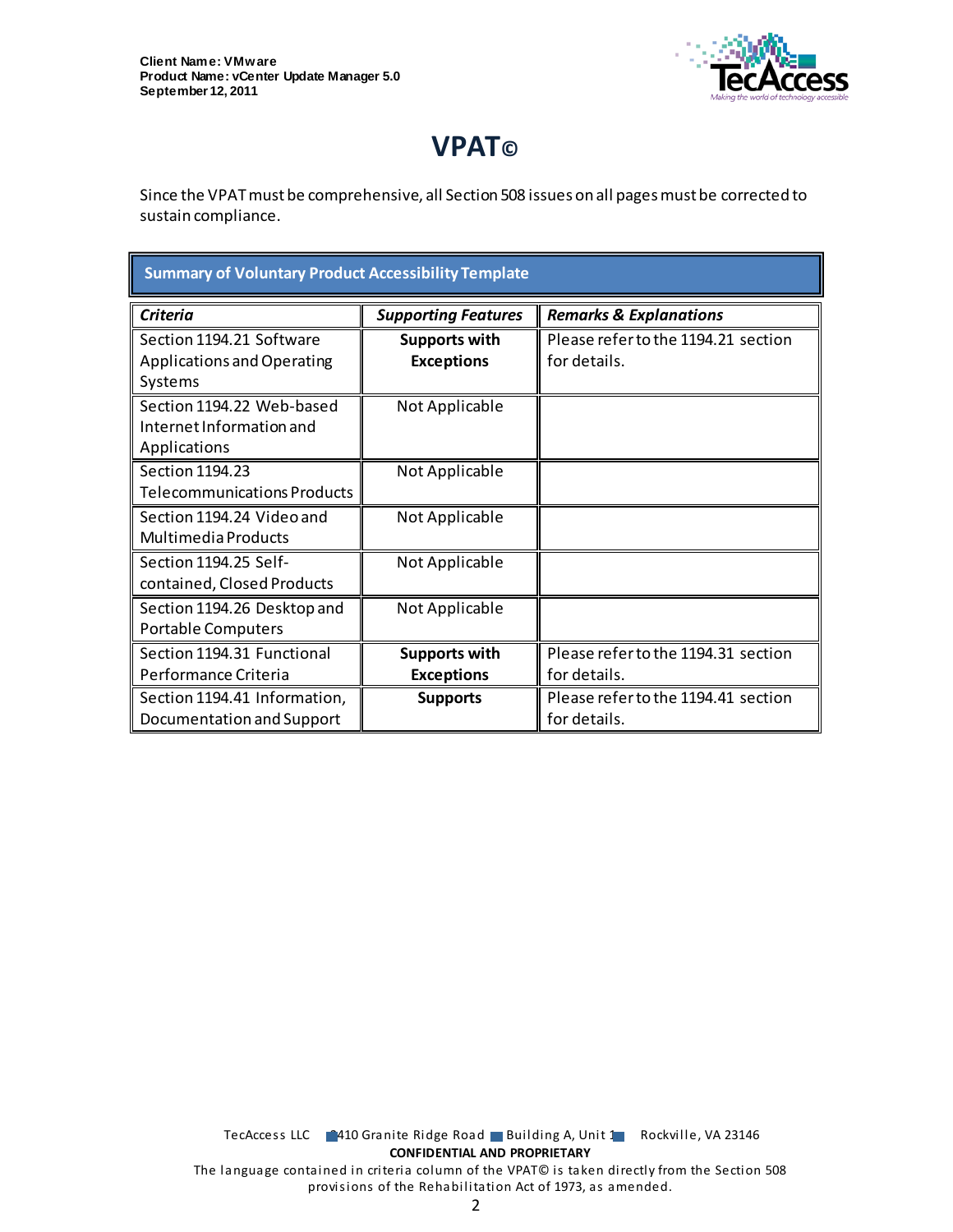

# **Table 1: Supporting Features (Second Column on VPAT) Supporting Features (Second Column on VPAT)**

| Supports                                                            | Use this language when you determine the product<br>fully meets the letter and intent of the Criteria.                                                                                                                                                                                                                                              |
|---------------------------------------------------------------------|-----------------------------------------------------------------------------------------------------------------------------------------------------------------------------------------------------------------------------------------------------------------------------------------------------------------------------------------------------|
| Supports with Exceptions                                            | Use this language when you determine the product<br>does not fully meet the letter and intent of the<br>Criteria, but provides some level of access relative to<br>the Criteria.                                                                                                                                                                    |
| Supports through Equivalent<br>Facilitation                         | Use this language when you have identified an<br>alternate way to meet the intent of the Criteria or<br>when the product does not fully meet the intent of<br>the Criteria.                                                                                                                                                                         |
| Supports when Combined with<br>Compatible AT                        | Use this language when you determine the product<br>fully meets the letter and intent of the Criteria when<br>used in combination with Compatible Assistive<br>Technology ("AT"). For example, many software<br>programs can provide speech output when combined<br>with a compatible screen reader (commonly used AT<br>for people who are blind). |
| Does Not Support                                                    | Use this language when you determine the product<br>does not meet the letter or intent of the Criteria.                                                                                                                                                                                                                                             |
| Not Applicable                                                      | Use this language when you determine the Criteria<br>does not apply to the specific product.                                                                                                                                                                                                                                                        |
| Not Applicable - Fundamental<br><b>Alteration Exception Applies</b> | language when you determine a<br>Use this<br>Fundamental Alteration of the product would be<br>required to meet the Criteria (see the access board's<br>standards for the definition of "fundamental<br>alteration").                                                                                                                               |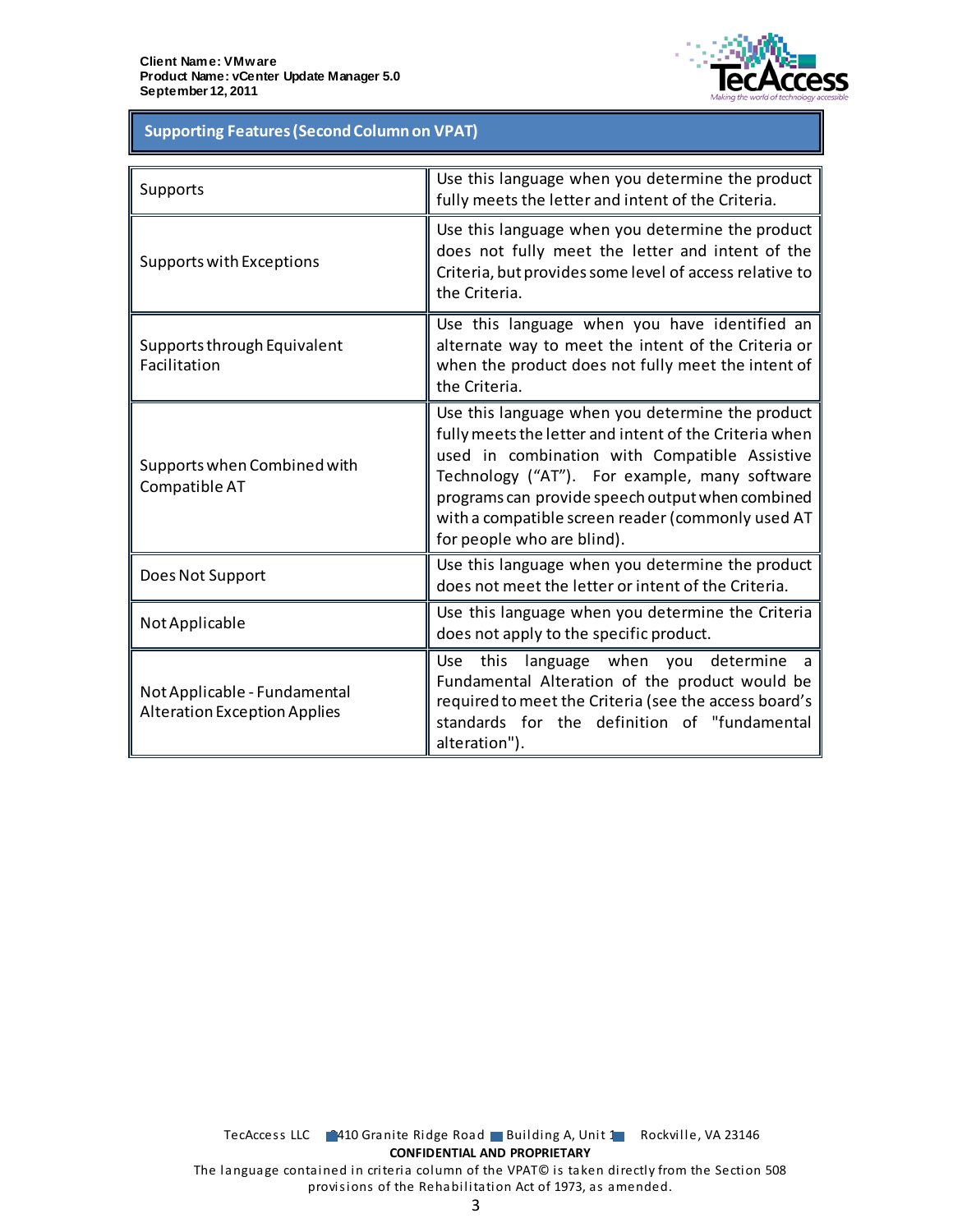

## **1194.21 Software Applications and Operating Systems 1194.21 Software Applications and Operating Systems**

| <b>Criteria</b>                                                                                                                                                                                                                         | <b>Supporting</b><br><b>Features</b>  | <b>Remarks &amp; Explanations</b>                                                                                                                                                                                                                                                                                |
|-----------------------------------------------------------------------------------------------------------------------------------------------------------------------------------------------------------------------------------------|---------------------------------------|------------------------------------------------------------------------------------------------------------------------------------------------------------------------------------------------------------------------------------------------------------------------------------------------------------------|
| (a) When software is designed to run<br>on a system that has a keyboard,<br>product functions shall be executable<br>from a keyboard where the function<br>itself or the result of performing a<br>function can be discerned textually. | <b>Supports</b><br>with<br>Exceptions | The Windows-based GUI accessed<br>through the VMware vSphere client<br>5.0 allows a good deal of keyboard<br>accessibility. Buttons in the main<br>interface can be reached via the Tab<br>key, menus can be activated and<br>chosen, and items such as "Hosts and<br>Clusters" can be used via the<br>keyboard. |
|                                                                                                                                                                                                                                         |                                       | However, exceptions also exist. When<br>Virtual Infrastructure - Update<br>Manager 5.0 places focus on these<br>buttons, they cannot be activated via<br>the Enter or spacebar keys, which is<br>the Windows standard.                                                                                           |
|                                                                                                                                                                                                                                         |                                       | Many links of dialogs, such as those<br>found on the Configuration screen<br>that is accessed through the Update<br>Manager screen, cannot be accessed<br>or activated via the keyboard; an<br>example is "Settings."                                                                                            |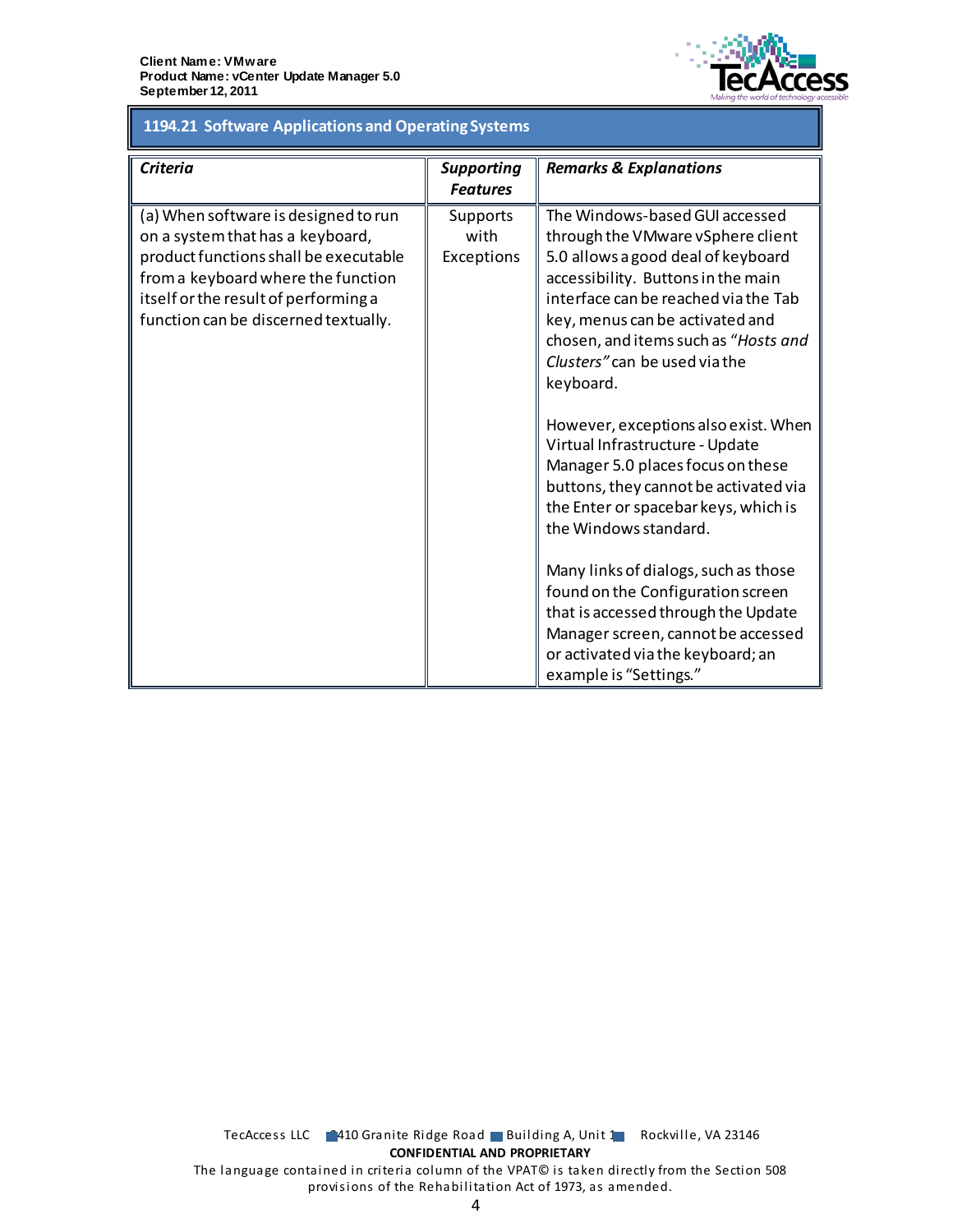

## **1194.21 Software Applications and Operating Systems, continued 1194.21 Software Applications and Operating Systems, continued**

| <b>Criteria</b>                                                                                                                                                                                                                                                                                                                                                                                                                                                                                                                                                                                   | <b>Supporting</b><br><b>Features</b> | <b>Remarks &amp; Explanations</b>                                                                                                                                                                                                                                                                                                                                                                   |
|---------------------------------------------------------------------------------------------------------------------------------------------------------------------------------------------------------------------------------------------------------------------------------------------------------------------------------------------------------------------------------------------------------------------------------------------------------------------------------------------------------------------------------------------------------------------------------------------------|--------------------------------------|-----------------------------------------------------------------------------------------------------------------------------------------------------------------------------------------------------------------------------------------------------------------------------------------------------------------------------------------------------------------------------------------------------|
| (b) Applications shall not disrupt or<br>disable activated features of other<br>products that are identified as<br>accessibility features, where those<br>features are developed and<br>documented according to industry<br>standards. Applications also shall not<br>disrupt or disable activated features of<br>any operating system that are<br>identified as accessibility features<br>where the application programming<br>interface for those accessibility features<br>has been documented by the<br>manufacturer of the operating system<br>and is available to the product<br>developer. | Supports<br>with<br>Exceptions       | Virtual Infrastructure - Update<br>Manager 5.0 does interrupt or disable<br>assistive technology (AT) or assistive<br>technology features. An example of<br>this is the locking of the focus on<br>selected screens such as the<br>Configuration Screen accessed<br>through the individual Hosts screen.<br>See 1194.21(a).                                                                         |
| (c) A well-defined on-screen indication<br>of the current focus shall be provided<br>that moves among interactive interface<br>elements as the input focus changes.<br>The focus shall be programmatically<br>exposed so that Assistive Technology<br>can track focus and focus changes.                                                                                                                                                                                                                                                                                                          | Supports<br>with<br>Exceptions       | AT can track focus changes and<br>determine what interactive interface<br>element has the current focus in<br>many cases. Focus can also be tracked<br>visually in many cases.<br>However, the focus moves to areas<br>without text displayed on the screen<br>and screen readers read aloud this<br>text (e.g. the Configuration screen<br>that is accessed through the Update<br>Manager screen). |

TecAccess LLC 2410 Granite Ridge Road Building A, Unit 1 Rockville, VA 23146 **CONFIDENTIAL AND PROPRIETARY** The language contained in criteria column of the VPAT© is taken directly from the Section 508 provisions of the Rehabilitation Act of 1973, as amended.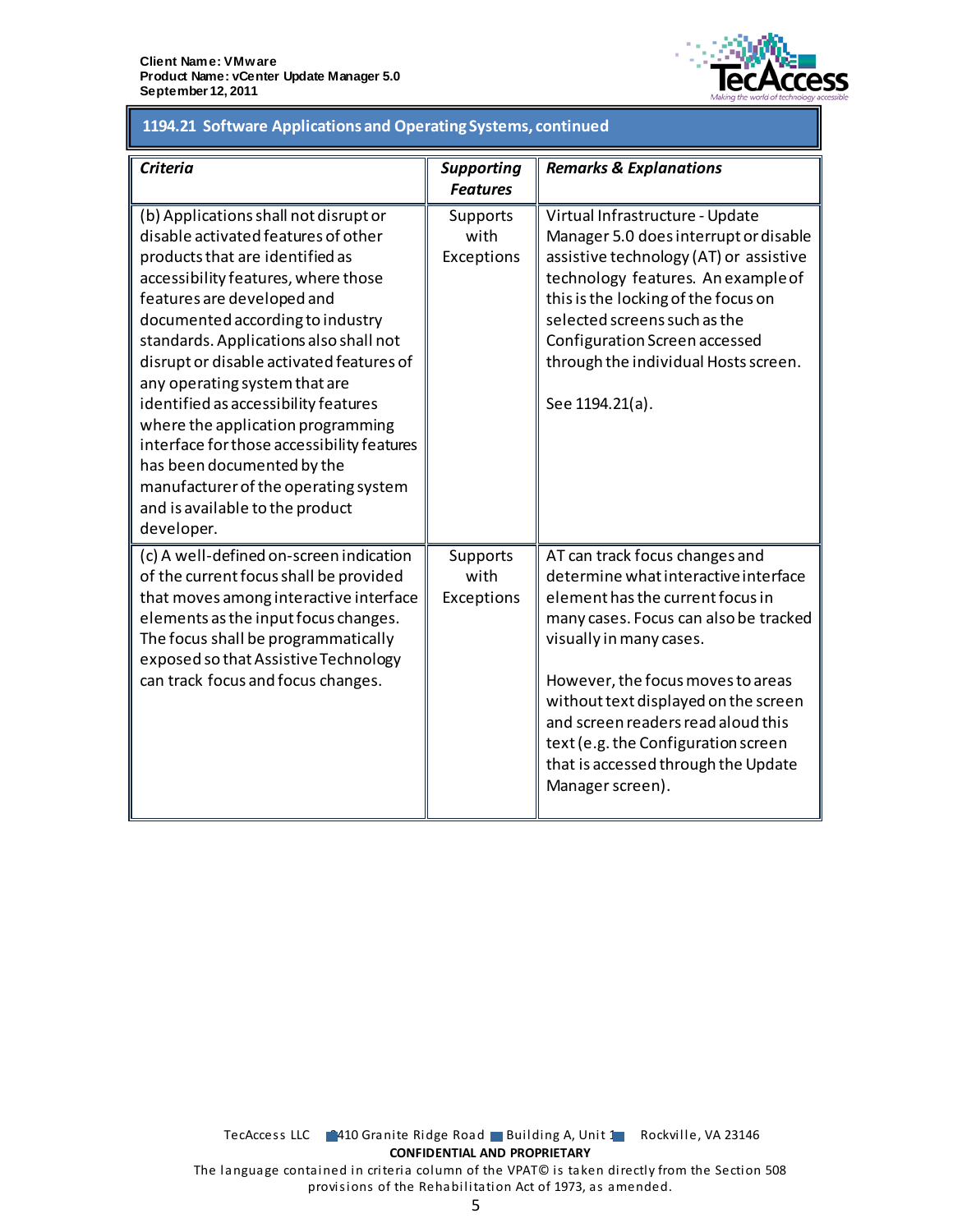

#### 1194.21 Software Applications and Operating Systems, continued **1194.21 Software Applications and Operating Systems, continued**

| Criteria                                                                                                                                                                                                                                                                                                | <b>Supporting</b>              | <b>Remarks &amp; Explanations</b>                                                                                                                                                                                                                                                                                                                                                                                                                                                                                                                                                                                                                                                      |
|---------------------------------------------------------------------------------------------------------------------------------------------------------------------------------------------------------------------------------------------------------------------------------------------------------|--------------------------------|----------------------------------------------------------------------------------------------------------------------------------------------------------------------------------------------------------------------------------------------------------------------------------------------------------------------------------------------------------------------------------------------------------------------------------------------------------------------------------------------------------------------------------------------------------------------------------------------------------------------------------------------------------------------------------------|
|                                                                                                                                                                                                                                                                                                         | <b>Features</b>                |                                                                                                                                                                                                                                                                                                                                                                                                                                                                                                                                                                                                                                                                                        |
| (d) Sufficient information about a user<br>interface element including the<br>identity, operation and state of the<br>element shall be available to Assistive<br>Technology. When an image represents<br>a program element, the information<br>conveyed by the image must also be<br>available in text. | Supports<br>with<br>Exceptions | Many controls have sufficient<br>information for identifying them<br>including name, role, state and value<br>information provided through<br>Microsoft Active Accessibility (MSAA).<br>However, controls do exist that do<br>not have identifying information that<br>AT can use. An example is the edit<br>box labeled "SOAP Port" (found in the<br>Configuration tab of the accessed<br>through the Update Manager screen).<br>Some controls which are links or<br>buttons are not identified as<br>interactive interface elements<br>through the role property of MSAA.<br>An example of this is some of the<br>links under the "Settings" section of<br>the Configuration screen. |
| (e) When bitmap images are used to<br>identify controls, status indicators, or<br>other programmatic elements, the<br>meaning assigned to those images shall<br>be consistent throughout an<br>application's performance.                                                                               | Supports                       | Image meaning is consistent.                                                                                                                                                                                                                                                                                                                                                                                                                                                                                                                                                                                                                                                           |
| (f) Textual information shall be<br>provided through operating system<br>functions for displaying text. The<br>minimum information that shall be<br>made available is text content, text<br>input caret location, and text<br>attributes.                                                               | Supports<br>with<br>Exceptions | Text is available through the<br>operating system and AT can read it<br>in many cases; however, there are<br>examples when text is not being read.<br>An example of this is some of the<br>links under the "Settings" section of<br>the Configuration screen.<br>See 1194.21(d).                                                                                                                                                                                                                                                                                                                                                                                                       |

provisions of the Rehabilitation Act of 1973, as amended.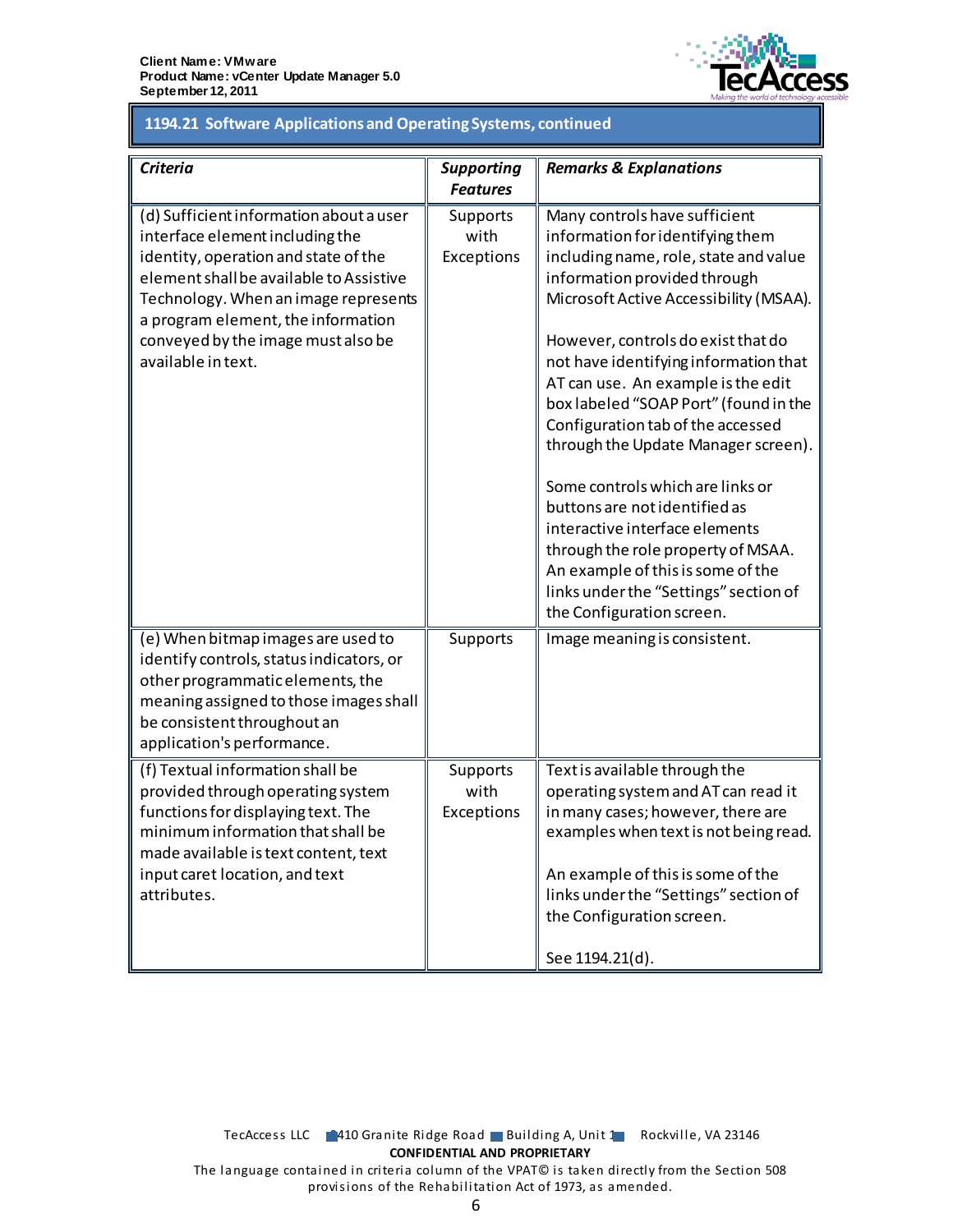

## 1194.21 Software Applications and Operating Systems, continued **1194.21 Software Applications and Operating Systems, continued**

| <b>Criteria</b>                                                                                                                                                                                                                                                  | <b>Supporting</b><br><b>Features</b>  | <b>Remarks &amp; Explanations</b>                                                                                                                                                                                                                                                                                                                             |
|------------------------------------------------------------------------------------------------------------------------------------------------------------------------------------------------------------------------------------------------------------------|---------------------------------------|---------------------------------------------------------------------------------------------------------------------------------------------------------------------------------------------------------------------------------------------------------------------------------------------------------------------------------------------------------------|
| (g) Applications shall not override user<br>selected contrast and color selections<br>and other individual display attributes.                                                                                                                                   | <b>Supports</b><br>with<br>Exceptions | Virtual Infrastructure - Update<br>Manager 5.0 does not honor or<br>extend all Windows high contrast or<br>large font settings.                                                                                                                                                                                                                               |
|                                                                                                                                                                                                                                                                  |                                       | While it does pass some information<br>from Windows, many fields and text<br>size remain unchanged without the<br>use of AT. The settings from<br>Windows, such as High Contrast and<br>Large Text, are not always honored.                                                                                                                                   |
| (h) When animation is displayed, the<br>information shall be displayable in at<br>least one non-animated presentation<br>mode at the option of the user.                                                                                                         | Not<br>Applicable                     | Animation is not used.                                                                                                                                                                                                                                                                                                                                        |
| (i) Color coding shall not be used as the<br>only means of conveying information,<br>indicating an action, prompting a<br>response, or distinguishing a visual                                                                                                   | Supports<br>with<br>Exceptions        | The page tabs are displayed in a dark<br>grey and the currently selected tab is<br>white without any text equivalent.                                                                                                                                                                                                                                         |
| element.                                                                                                                                                                                                                                                         |                                       | See 1194.21(g).                                                                                                                                                                                                                                                                                                                                               |
| (j) When a product permits a user to<br>adjust color and contrast settings, a<br>variety of color selections capable of<br>producing a range of contrast levels                                                                                                  | Not<br>Applicable                     | The Windows-based GUI accessed<br>through the VMware vSphere client<br>5.0 does not permit a user to adjust<br>color or contrast settings.                                                                                                                                                                                                                    |
| shall be provided.                                                                                                                                                                                                                                               |                                       | See 1194.21(g)                                                                                                                                                                                                                                                                                                                                                |
| (k) Software shall not use flashing or<br>blinking text, objects, or other<br>elements having a flash or blink<br>frequency greater than 2 Hz and lower<br>than $55 H7$                                                                                          | Supports                              | Blinking and flashing do not occur in<br>the prohibited range.                                                                                                                                                                                                                                                                                                |
| (I) When electronic forms are used, the<br>form shall allow people using Assistive<br>Technology to access the information,<br>field elements, and functionality<br>required for completion and<br>submission of the form, including all<br>directions and cues. | <b>Supports</b><br>with<br>Exceptions | Many controls have sufficient<br>information for identifying them<br>including name, role, state and value<br>information provided through<br>Microsoft Active Accessibility (MSAA).<br>Some controls which are links or<br>buttons are not identified as<br>interactive interface elements<br>through the role property of MSAA.<br>See 1194.21 (d) and (f). |

TecAccess LLC 2410 Granite Ridge Road Building A, Unit 1 Rockville, VA 23146 **CONFIDENTIAL AND PROPRIETARY**

The language contained in criteria column of the VPAT© is taken directly from the Section 508 provisions of the Rehabilitation Act of 1973, as amended.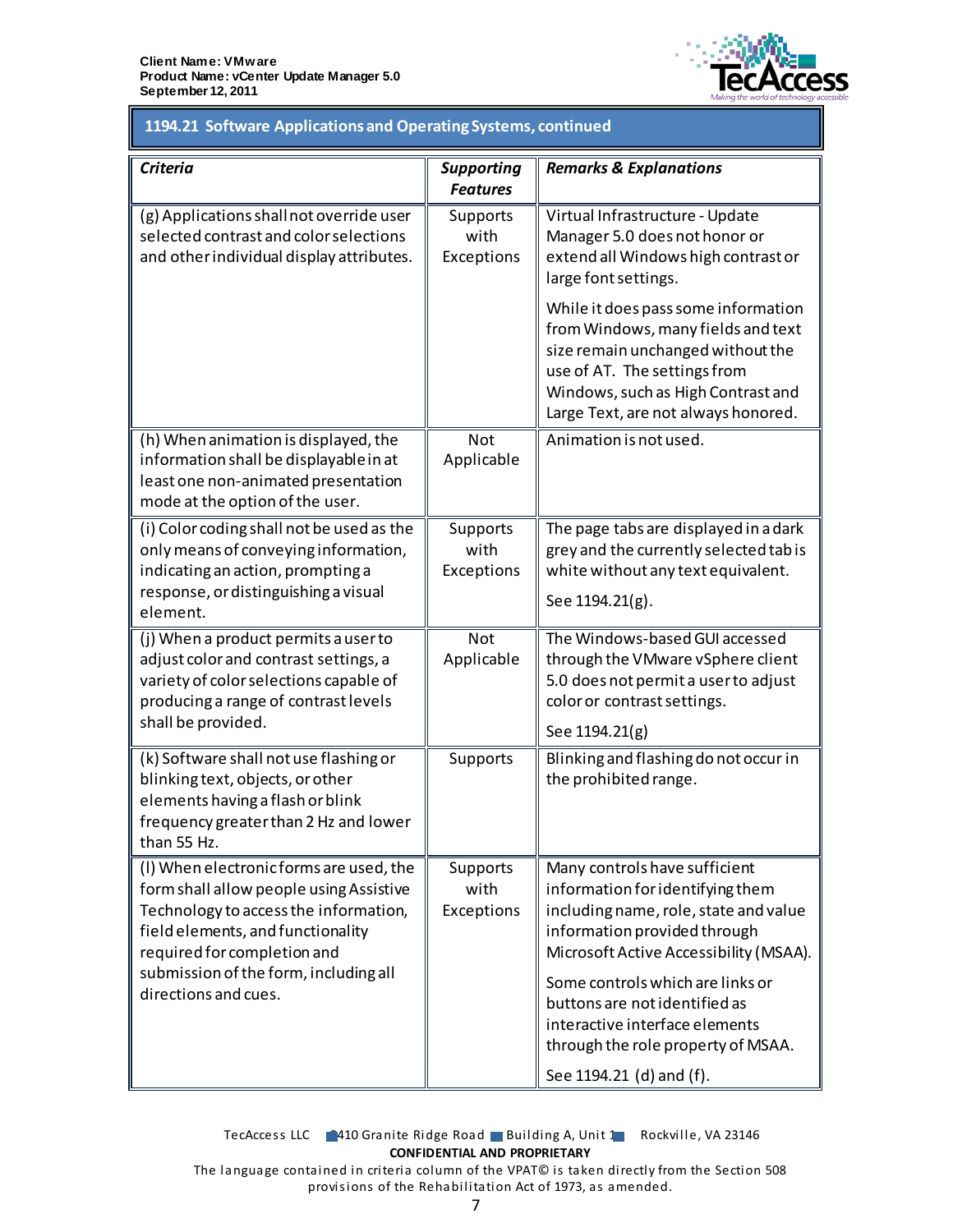

# **1194.31 Functional Performance Criteria 1194.31 Functional Performance Criteria**

| <b>Criteria</b>                                                                                                                                                                                                                                                                                                                  | <b>Supporting</b><br><b>Features</b> | <b>Remarks &amp; Explanations</b>                                                                                                                                                                                                                          |
|----------------------------------------------------------------------------------------------------------------------------------------------------------------------------------------------------------------------------------------------------------------------------------------------------------------------------------|--------------------------------------|------------------------------------------------------------------------------------------------------------------------------------------------------------------------------------------------------------------------------------------------------------|
| (a) At least one mode of operation and<br>information retrieval that does not require<br>user vision shall be provided, or support for<br>assistive technology used by people who<br>are blind or visually impaired shall be<br>provided.                                                                                        | Supports<br>with<br>Exceptions       | Virtual Infrastructure - Update<br>Manager 5.0 has some limitations<br>that do not allow full support for<br>screen reader AT.<br>Please refer to the 1194.21 section<br>for details.                                                                      |
| (b) At least one mode of operation and<br>information retrieval that does not require<br>visual acuity greater than 20/70 shall be<br>provided in audio and enlarged print output<br>working together or independently, or<br>support for assistive technology used by<br>people who are visually impaired shall be<br>provided. | Supports<br>with<br>Exceptions       | Screen magnifiers do work with<br>Virtual Infrastructure - vCenter<br>Server 5.0. Virtual Infrastructure -<br>vCenter Server 5.0 does not honor<br>all Windows color and high contrast<br>settings.<br>Please refer to the 1194.21 section<br>for details. |
| (c) At least one mode of operation and<br>information retrieval that does not require<br>user hearing shall be provided, or support<br>for assistive technology used by people who<br>are deaf or hard of hearing shall be<br>provided.                                                                                          | Supports                             | Hearing is not required.                                                                                                                                                                                                                                   |
| (d) Where audio information is important<br>for the use of a product, at least one mode<br>of operation and information retrieval shall<br>be provided in an enhanced auditory<br>fashion, or support for assistive hearing<br>devices shall be provided.                                                                        | Not<br>Applicable                    | Audio is not present.                                                                                                                                                                                                                                      |
| (e) At least one mode of operation and<br>information retrieval that does not require<br>user speech shall be provided, or support<br>for assistive technology used by people with<br>disabilities shall be provided.                                                                                                            | Supports                             | User speech is not required to<br>access content.                                                                                                                                                                                                          |

provisions of the Rehabilitation Act of 1973, as amended.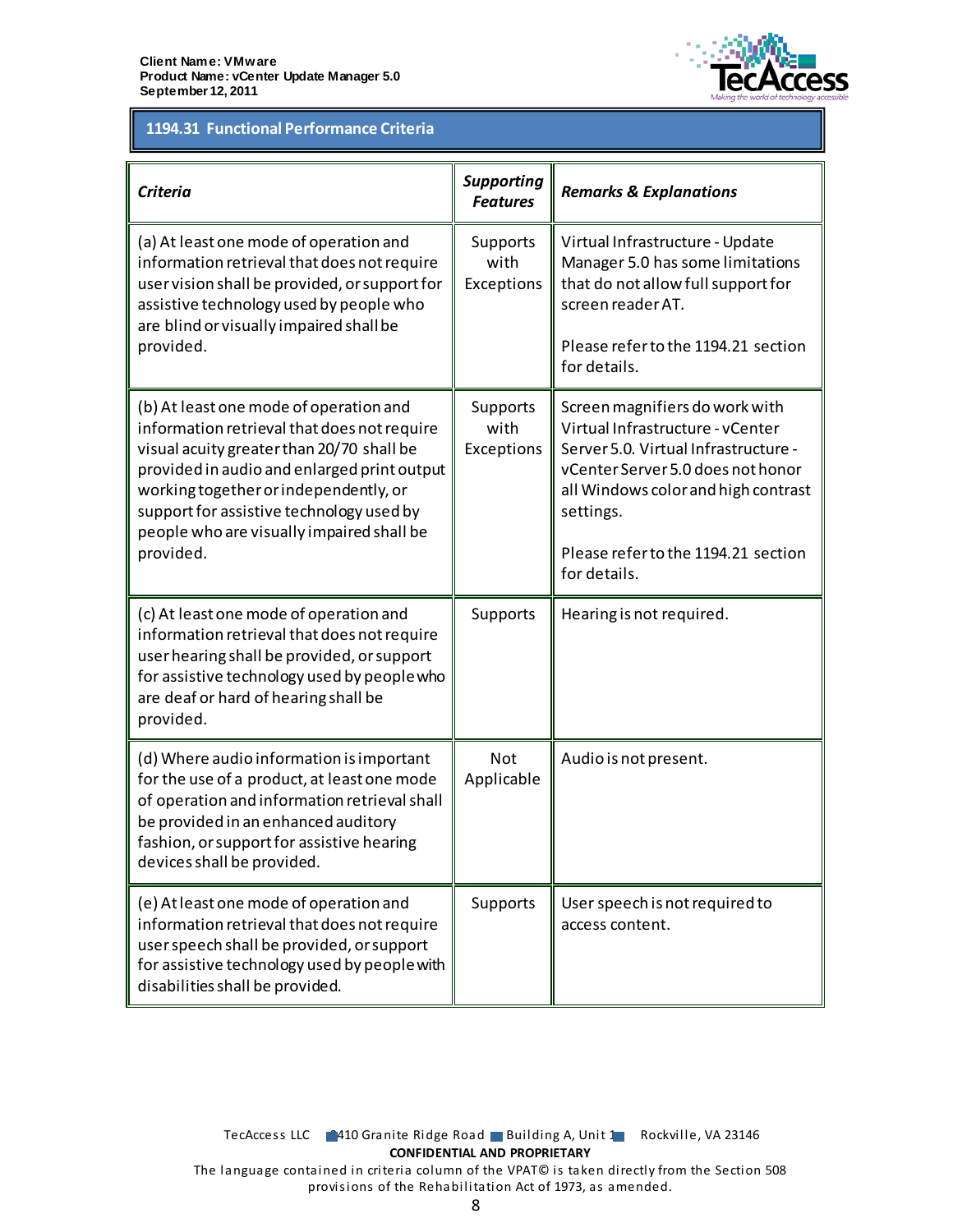

# 1194.31 Functional Performance Criteria, continued **1194.31 Functional Performance Criteria, continued**

| <b>Criteria</b>                                                                                                                                                                                                   | <b>Supporting</b><br><b>Features</b> | <b>Remarks &amp; Explanations</b>                                                                                   |
|-------------------------------------------------------------------------------------------------------------------------------------------------------------------------------------------------------------------|--------------------------------------|---------------------------------------------------------------------------------------------------------------------|
| (f) At least one mode of operation and<br>information retrieval that does not require<br>fine motor control or simultaneous actions<br>and that is operable with limited reach and<br>strength shall be provided. | Supports<br>with<br>Exceptions       | Some user interface elements are<br>not keyboard accessible.<br>Please refer to the 1194.21 section<br>for details. |

TecAccess LLC 2410 Granite Ridge Road Building A, Unit 1 Rockville, VA 23146 **CONFIDENTIAL AND PROPRIETARY** The language contained in criteria column of the VPAT© is taken directly from the Section 508 provisions of the Rehabilitation Act of 1973, as amended.